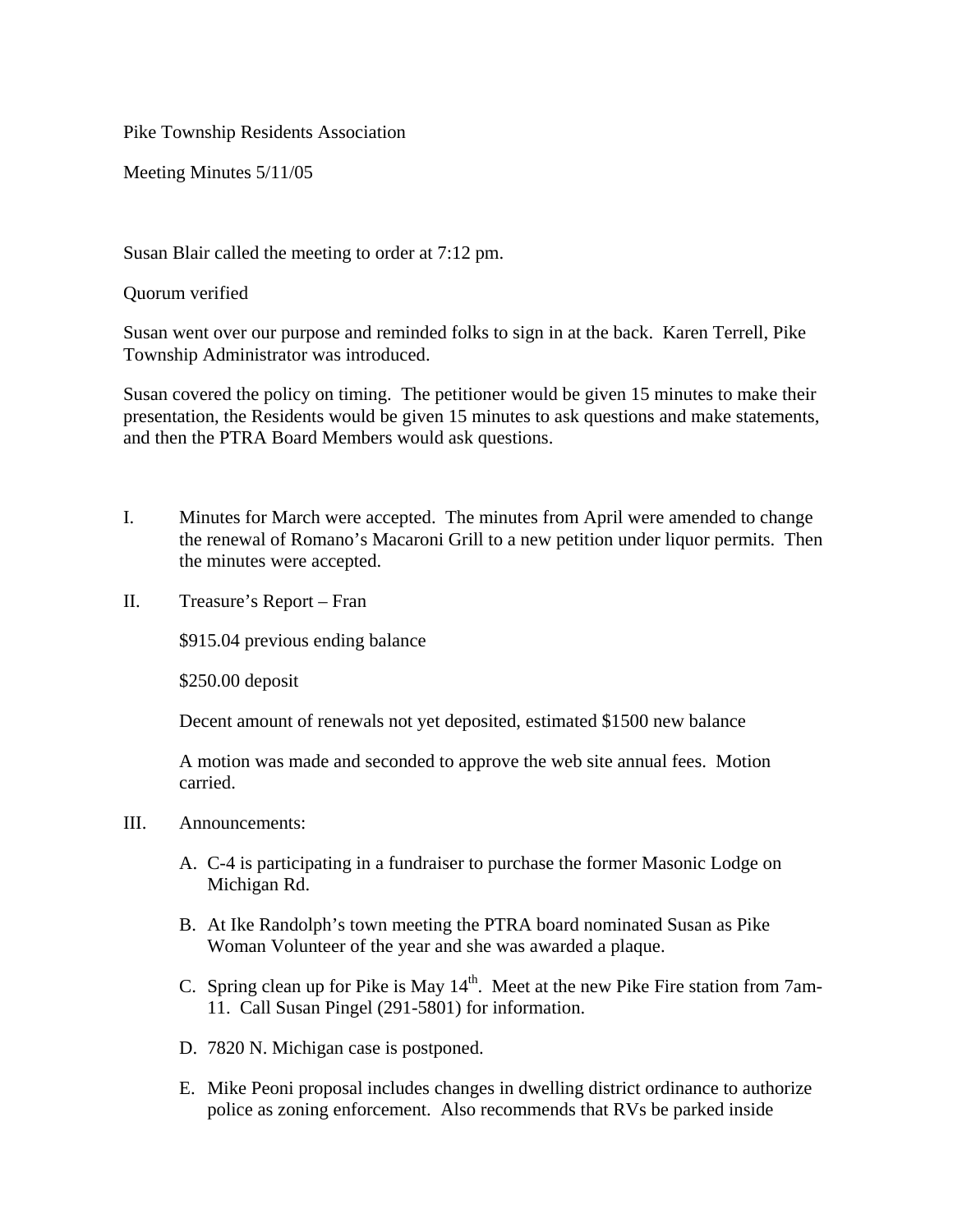garages or on a hard surface along side or behind house. It also clarifies some other definitions. Councilor Randolph has some concerns. This proposal already had one hearing on  $5/4$ . The MDC Commission continued it.

- F. We received a call from Mary Soloda regarding the Davis proposal on  $59<sup>th</sup>$  Street. They want to do townhomes or patio homes. A new product, 90 units in 45 buildings. She said it would need a D-12 zoning, the only one that allows for duplexes. She could go with a D-P (a suggestion from the floor). The price point was not discussed. The Board would be in favor of town homes, but not D-12. The site has never been engineered. Susan will inform Ms. Solada of the board's position – D-P zoning might be supported, but D-12 would not be.
- G. Susan attended the hearing on Augusta Christian Church for a sign variance. The church did remove their request for an EVM component; continued to need the variance due to the increase of one-foot over their existing sign. Susan did not object or remonstrate at the hearing.
- H. 5181 N. High School Rd Crystalis Academy of Learning was continued for cause by BZA I per PTRA's request. Now scheduled for hearing 6-8. PTRA requested continuance because petitioner's counsel had not provided PTRA with the Plan of Operation or Business Plan. As remonstrator of record, those documents should have been provided prior to the hearing.
- I. 8219 NW Blvd was approved. This was to split a parcel that has two buildings on it.
- J. 7201 Marsh Rd wanted a height variance and it was approved.
- K. At a C-4 meeting Kerry Manders asked for PTRA's support in fighting renewal of a liquor permit for Club Liquid at  $71<sup>st</sup>$  & Michigan. There have been stabbings, and a variety of other violations. Susan will find out if it is being heard on 5/16 (Monday) Susan can't go.
- L. Homeowner Associations should be listed with city. The registration forms are on the back table. Both city personnel and others use these for mailing legal notices and other general information. It is recommended that you use boundaries bigger than actual to receive more info.
- M. Jeannette reported on MCCANA. This month both MIBOR and BAGI will be speaking. Next month (June 18) INDYGO and the transit task force. MCCANAINDY.org has some zoning board statistics. Very interesting.
- N. The newly formed Traders Point Green Preservation is taking on IPL's tree trimming practices.
- O. Last year the City-County Council reviewed the Comprehensive Plan for Indy and formed an advisory committee. The initial public input meetings were held in 2002; would like a review since it has been a while. The committee is meeting in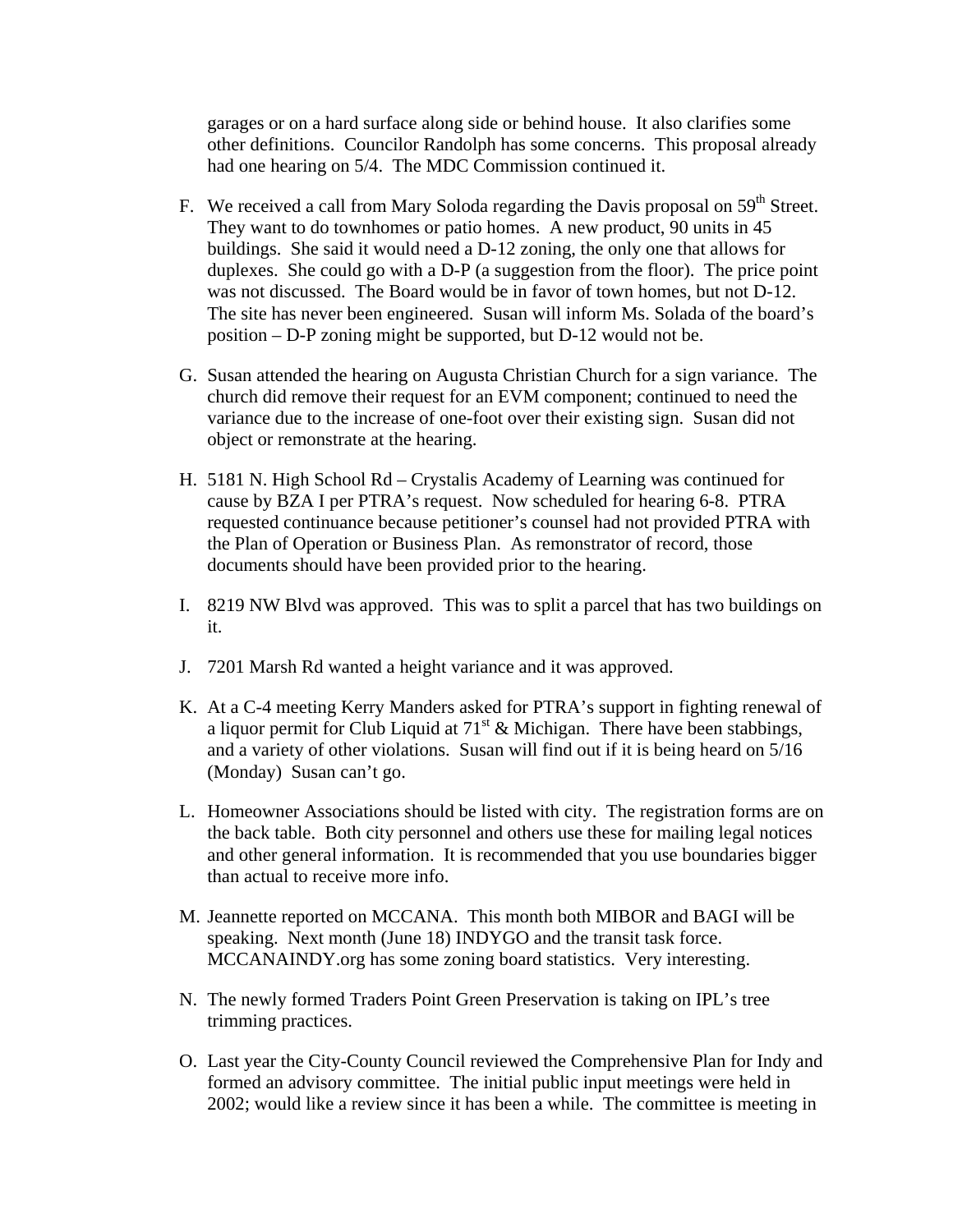2 ½ weeks. If we want to have input as to what goes into the Ropke property we should be involved.

IV. Liquor Permits – see attached list

LaCopa – continued to 5/16

Club Liquid – continued to 5/16

Jeanette reported:

7/11 at  $56<sup>th</sup>$  & Lafayette is appealing to the State. We need people there to remonstrate when the appeal is heard.

Two shell stations are scheduled 6/6 at 9:30am. We need people there also.

BP Amoco at Woodland is seeking renewal.

The General Assembly asked the State ATC chair to define a grocery store. We believe that the new ATC chair understands the big issue. Susan and Jeannette will meet with the new State Chair.

V. Old Business

2005-UV2-007, 7820 N. Michigan Rd – not ready to move forward

- VI. New Business
	- A. 3821 Industrial Blvd. Filing not received to date. Steve Granner was present for Joe Calderon. They want a special exception for an existing building near  $38<sup>th</sup>$  and Lafayette. The Karonite Inc. business is currently located at Southeastern & Sherman. They coat products for auto industry. They use a magnesium alloy for powder coating. They coat interior parts. This coating is 30% lighter than aluminum. All the processing will be done inside the building. 2 Trucks a week. Everything ships within 4 days. 10-30 employees. Nothing is considered hazardous. Can legally discharge into current sewer system. Fire Risk discussed. Fumes and ventilation problems? Answer was – don't know.

Notices not yet sent to the neighbors. Jeannette suggested we not take a position until the neighbors have a chance to voice their opinions. Robertson Village is the closest neighborhood. The only special permit they need is for wastewater. Sheila suggested we form a committee. We want to know more about the operation. We would like to hear this again next month.

Committee volunteers include: Don Bryson, Sheila, Ray, Susan, Pat, John and Betsy.